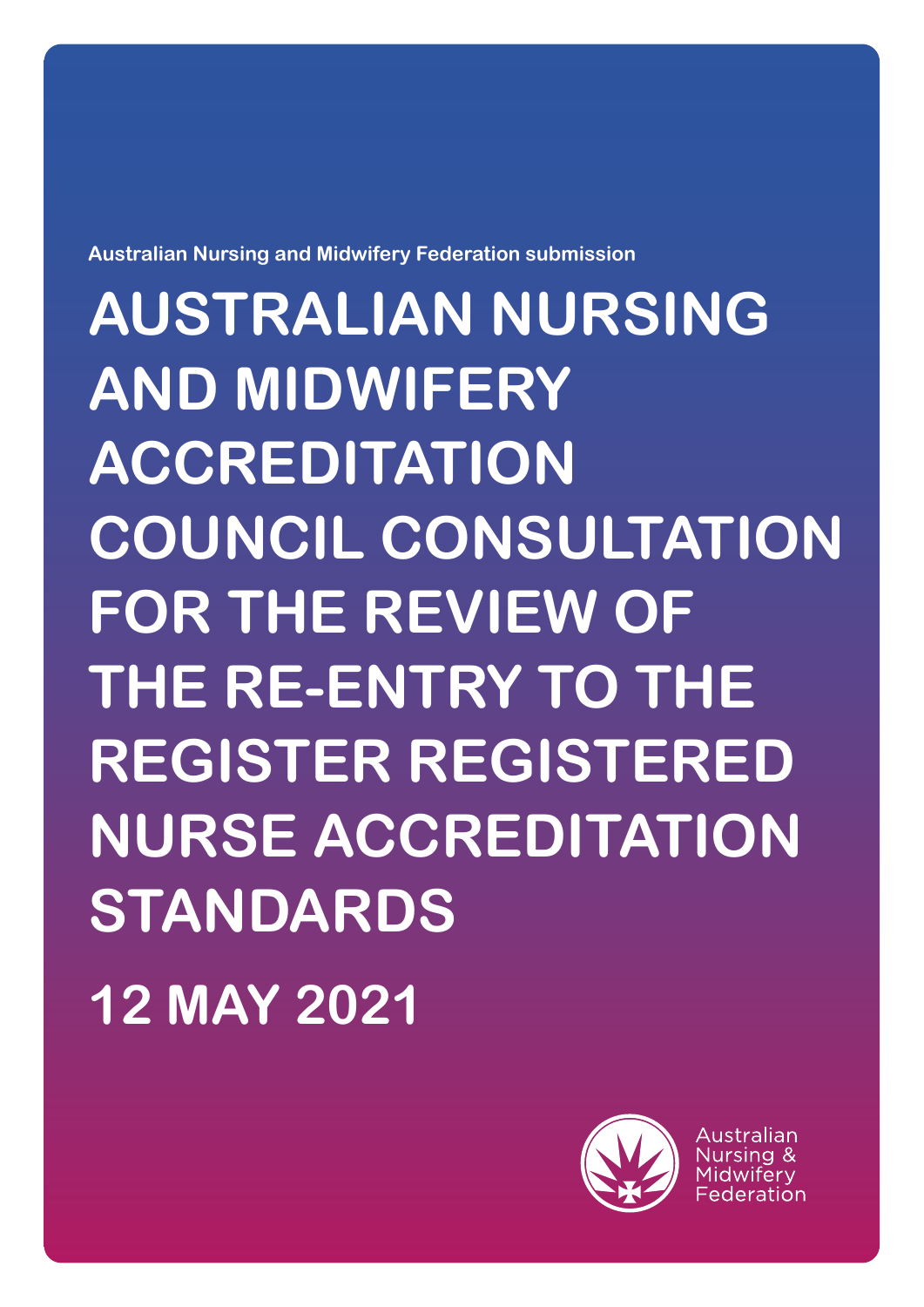

Australian Nursing and Midwifery Federation submission / **ANMAC Re-entry to practice Registered Nurse Accreditation Standards Consultation**

> **Annie Butler Federal Secretary**

**Lori-anne Sharp Assistant Federal Secretary**

**Australian Nursing and Midwifery Federation Level 1, 365 Queen Street, Melbourne VIC 3000 T: 03 9602 8500 F: 03 9602 8567 E: anmffederal@anmf.org.au W: www.anmf.org.au**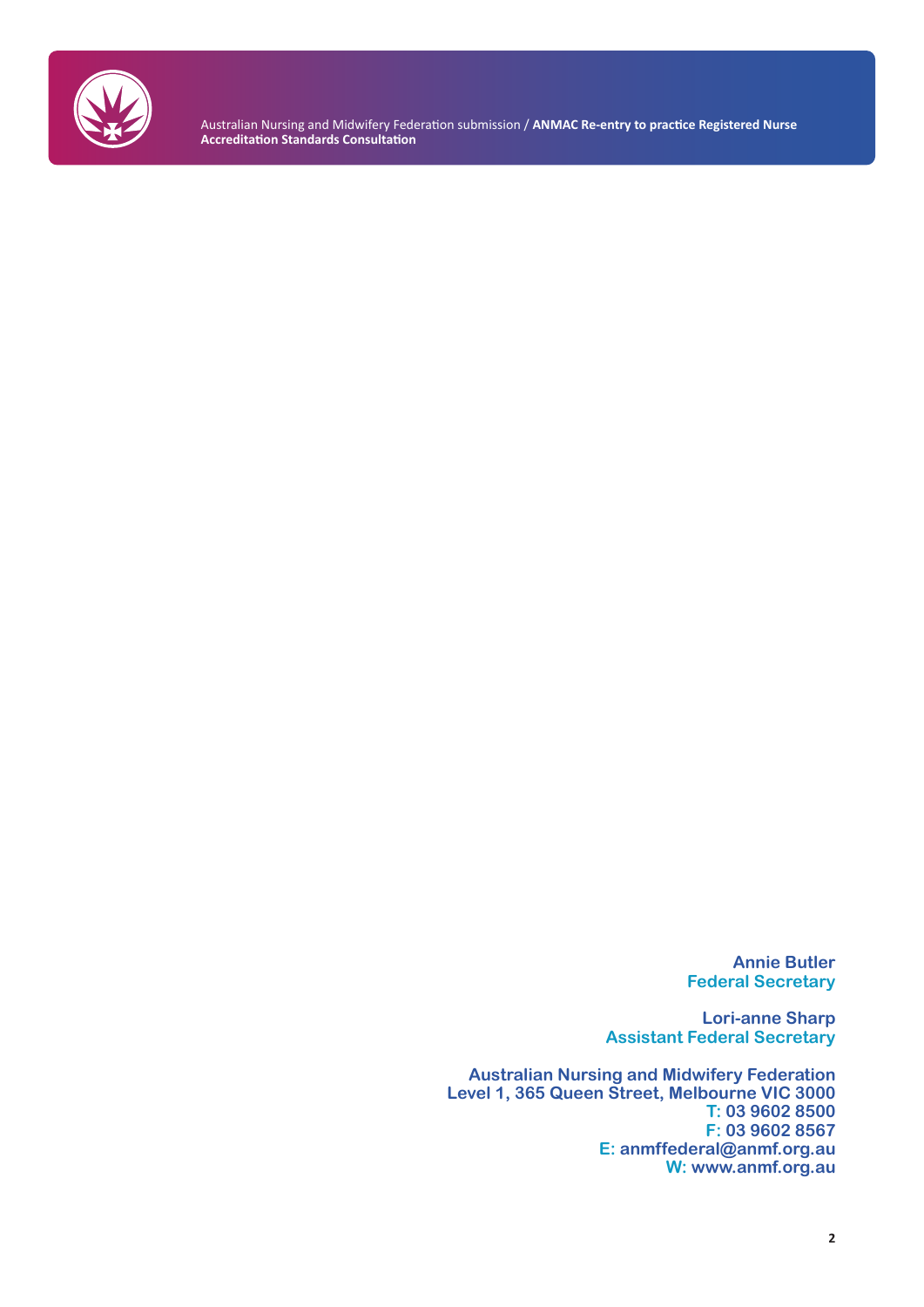

# **INTRODUCTION**

The Australian Nursing and Midwifery Federation (ANMF) is Australia's largest national union and professional nursing and midwifery organisation. In collaboration with the ANMF's eight state and territory branches, we represent the professional, industrial and political interests of more than 300,000 nurses, midwives and carers across the country.

Our members work in the public and private health, aged care and disability sectors across a wide variety of urban, rural and remote locations. We work with them to improve their ability to deliver safe and best practice care in each and every one of these settings, fulfil their professional goals and achieve a healthy work/life balance.

Our strong and growing membership and integrated role as both a professional and industrial organisation provide us with a complete understanding of all aspects of the nursing and midwifery professions and see us uniquely placed to defend and advance our professions.

Through our work with members we aim to strengthen the contribution of nursing and midwifery to improving Australia's health and aged care systems, and the health of our national and global communities.

On behalf of our large and growing membership, the ANMF has genuine professional and industrial interest in, and concern for, matters relating to the regulation, education and practice of our professions. The ANMF has made significant contribution, and continues to do so, to a range of committees and working groups at national and jurisdictional levels that relate to the design, accreditation and evaluation of education programs for nurses and midwives.

The ANMF appreciates the opportunity to provide a response to the public consultation by the Australian Nursing and Midwifery Accreditation Council (ANMAC) for the review of the *Re-entry to the Register Registered Nurse Accreditation Standards*. This review will enable ANMAC to provide accreditation standards for education providers to meet that will ensure their approved program will prepare previously registered nurses to demonstrate the safe, contemporary practice necessary to re-enter the Register.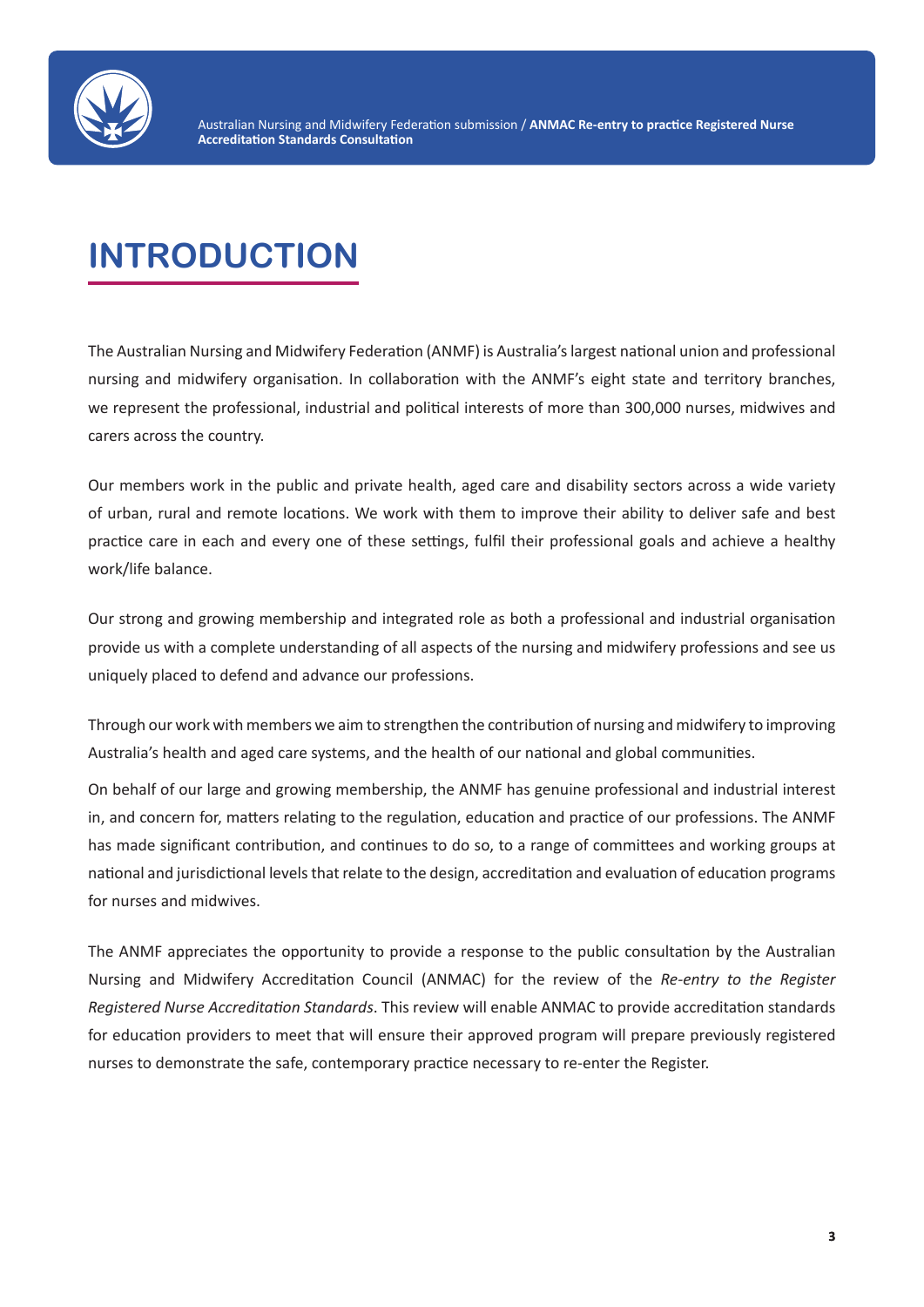

Australian Nursing and Midwifery Federation submission / **ANMAC Re-entry to practice Registered Nurse Accreditation Standards Consultation**

The ANMF has a critical interest in accreditation standards that ensure registered nurses are educated and qualified for safe, competent and ethical practice and meet the Nursing and Midwifery Board of Australia's (NMBA) *Registered nurse standards for practice*. It is essential that there are NMBA approved re-entry programs available for previously registered nurses following a lapse in practice of between 5 to 10 years to enable them to return to the profession should they choose. Well- constructed programs incorporating wellsupported, quality, professional experience placement (PEP) is critical to optimising student's success in the program. This is necessary in order to assist in attracting them back to the profession, and to retaining them as part of our future workforce.

The ANMF are concerned that the changes for Internationally Qualified Nurses and Midwives (IQNM) to an Outcomes Based Assessment (OBA) approach will reduce program viability for education providers offering bridging and re-entry programs concurrently. IQNM's have been the largest cohort in these combined programs. With small numbers of re-entry students, education providers will most likely cease to offer the programs. It is essential that education providers already offering an entry to practice registered nurse program are encouraged, and even incentivised, to provide the *Re-entry to practice Registered Nurse Accreditation Standards* (RTP-RN) program. This may be in the form of a significant reduction to, or waiving of, the fee incurred for accreditation of a program whose length is under 6 months in order to assist education providers financially and encourage applications.

The proposed name change to *Re-entry to practice Registered Nurse Accreditation Standards* (RTP-RN) to align them with the ANMAC *Registered Nurse Accreditation Standards* and the NMBA's return to practice policy is supported.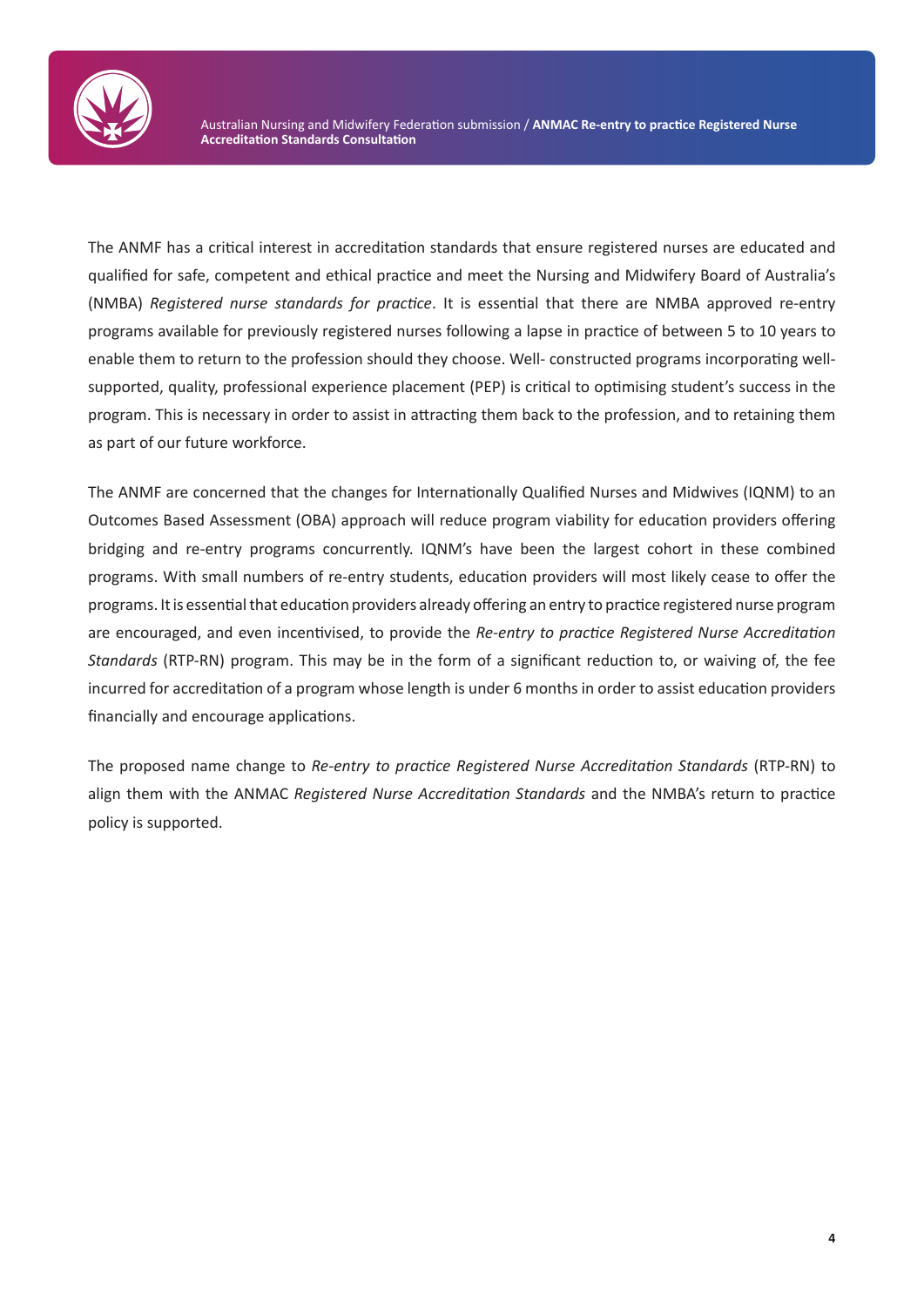

## **CONSULTATION QUESTIONS**

**1. Do the proposed accreditation standards enable education providers to design and deliver a program of study that ensures graduates, seeking to return to practice have the required knowledge, skills and attitudes to meet the NMBA registered nurse standards for practice? Please provide an explanation for your answer.**

The alignment of the revised RTP-RN Accreditation Standards with the current ANMAC *Registered Nurse Accreditation Standards* ensures consistency of content and promotes safe, evidenced-based clinical practice for all students, whether they are entering or re-entering the Register.

Standard 5 – Student Assessment: criteria 5.2 and 5.5, specifically link learning outcomes, assessments and demonstration of competence, to the NMBA *Registered nurse standards for practice*, thereby providing students with a clear understanding of the standards they are required to meet for professional practice.

The wording in the proposed Standard 3 – Program of Study: criteria 3.2 is slightly confusing to the reader. The ANMF propose that criteria 3.2 be amended to clearly articulate that:

*The program of study must meet the Australian Qualifications Framework (AQF) requirements for a minimum level 7 award program, with program content set at a similar level of complexity and expertise as a Bachelor Degree. Successful completion of the program will result in a statement of completion and/or attainment by the governing Australian university or higher education provider, not the award of a Degree.*

An amendment to the wording of Standard 3, criteria 3.12, to detail the range of PEP hours as a minimum of 80 to a maximum of 240 hours, exclusive of simulation activities, would also provide greater clarity.

#### **2. Should any criteria be added? Please identify and provide an explanation for your answer.**

The proposed revised standards are comprehensive, detailed and align with the ANMAC *Registered Nurse Accreditation Standards*. As detailed above, Standard 3 criteria 3.2 and 3.12 should be amended to read more clearly.

Further, we recommend the requirement that a registered nurse must undertake PEP assessment, articulated in Standard 1 – Safety of the Public, criteria 1.4, should also be included in Standard 5: Student Assessment.